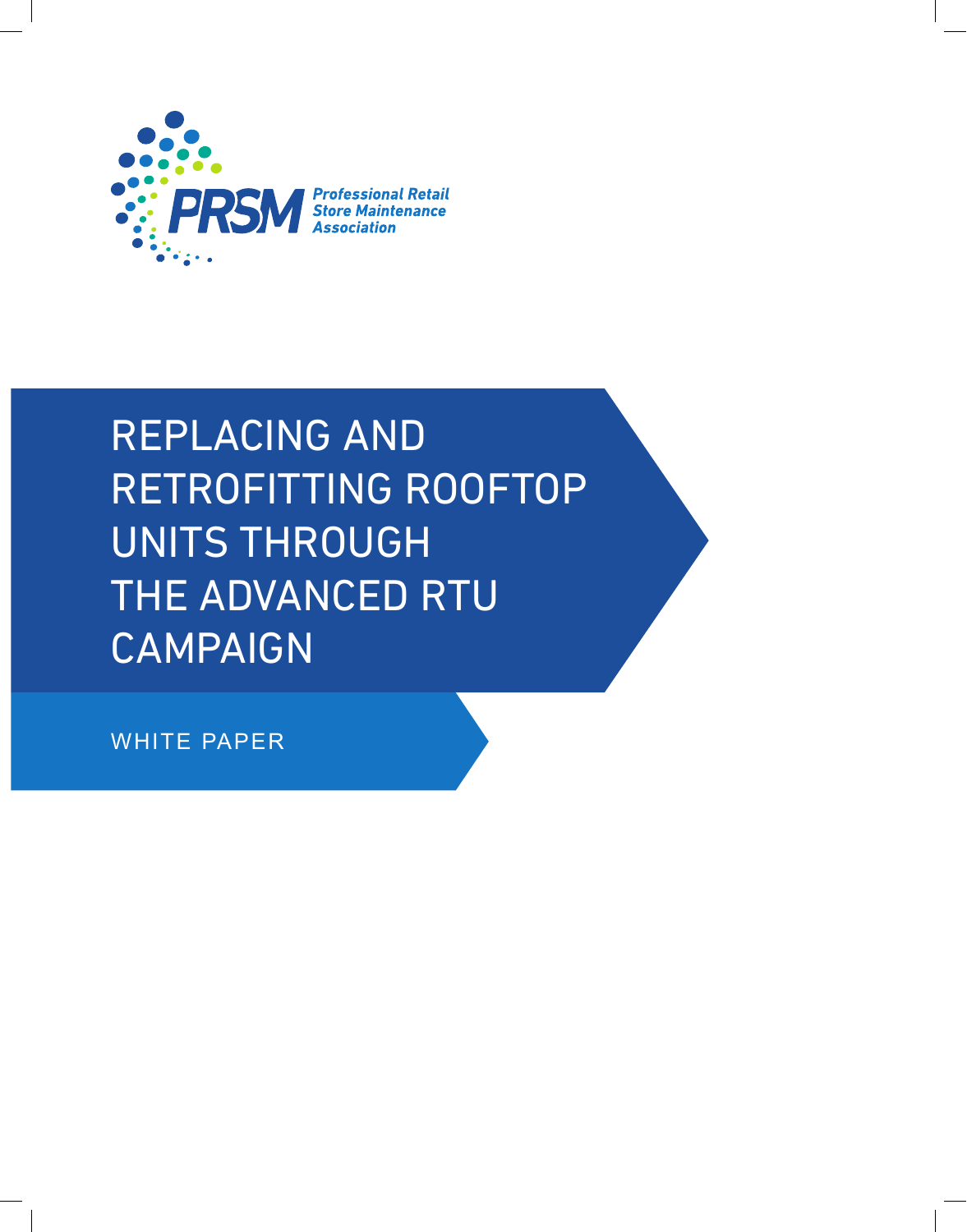#### **ABOUT THE PROFESSIONAL RETAIL** STORE MAINTENANCE ASSOCIATION (PRSM)

PRSM is the authority on retail and multi-site facilities management. Since 1995, PRSM has been the leading membership organization empowering retail facilities professionals by delivering industry best practices, education, forums and partnerships. PRSM has an actively engaged community of multi-site retailers and reputable vendor partners who value business relationships, lifelong learning, industry credibility and recognition. Members depend on PRSM to help them achieve success and a competitive advantage through quality programs and resources.

### **ABOUT THE AUTHORS**

**Marta Milan** Waypoint Building Group

#### **Michael Deru, PhD**

Engineering Manager, Commercial Buildings Research Group National Renewable Energy Laboratory (NREL)

#### **Grant Gable, LEED AP**

Executive Vice President, Sales and Marketing AES Industries, Inc

Copyright © 2014 by the Professional Retail Store Maintenance Association (PRSM). All rights reserved. No part of this publication may be reproduced, stored in a retrieval system or transmitted in any form or by any means, electronic, mechanical, photocopying, recording, or otherwise, without prior written permission of the publisher.

The information in this publication is meant for informational purposes only and is subject to change without notice. All information in this publication is provided "as is," without guarantee of completeness, accuracy, timeliness or the results obtained from the use of this information and without warranty of any kind, express or implied, including but not limited to warranties of performance, salability, merchantability for any particular purpose, and non-infringement.

All statements about persons, companies or other entities described in this publication are the subjective opinions of the author(s) based on his understanding from personal observations, research, and interviews. Others may disagree with these statements. PRSM Association and the authors assume no liability or responsibility for any errors or omissions or for any decision made or action taken based on information contained in this publication or for your relying on its accuracy. Under no circumstances and under no legal theory shall PRSM Association, the authors, or any other party involved in creating, producing, or delivering this publication's contents be liable to you, your company, or any other person for the indirect, direct, special, incidental, or consequential damages arising from your review or the review of this work by others. Unless stated, the observations, opinions, findings, interpretations, and conclusions expressed in this publication are those of the author(s) and do not necessarily represent the views of PRSM Association or the reviewers of this work.

Published by: Professional Retail Store Maintenance Association, 5000 Quorum Drive, Suite 700, Dallas, TX 75254, www.prsm.com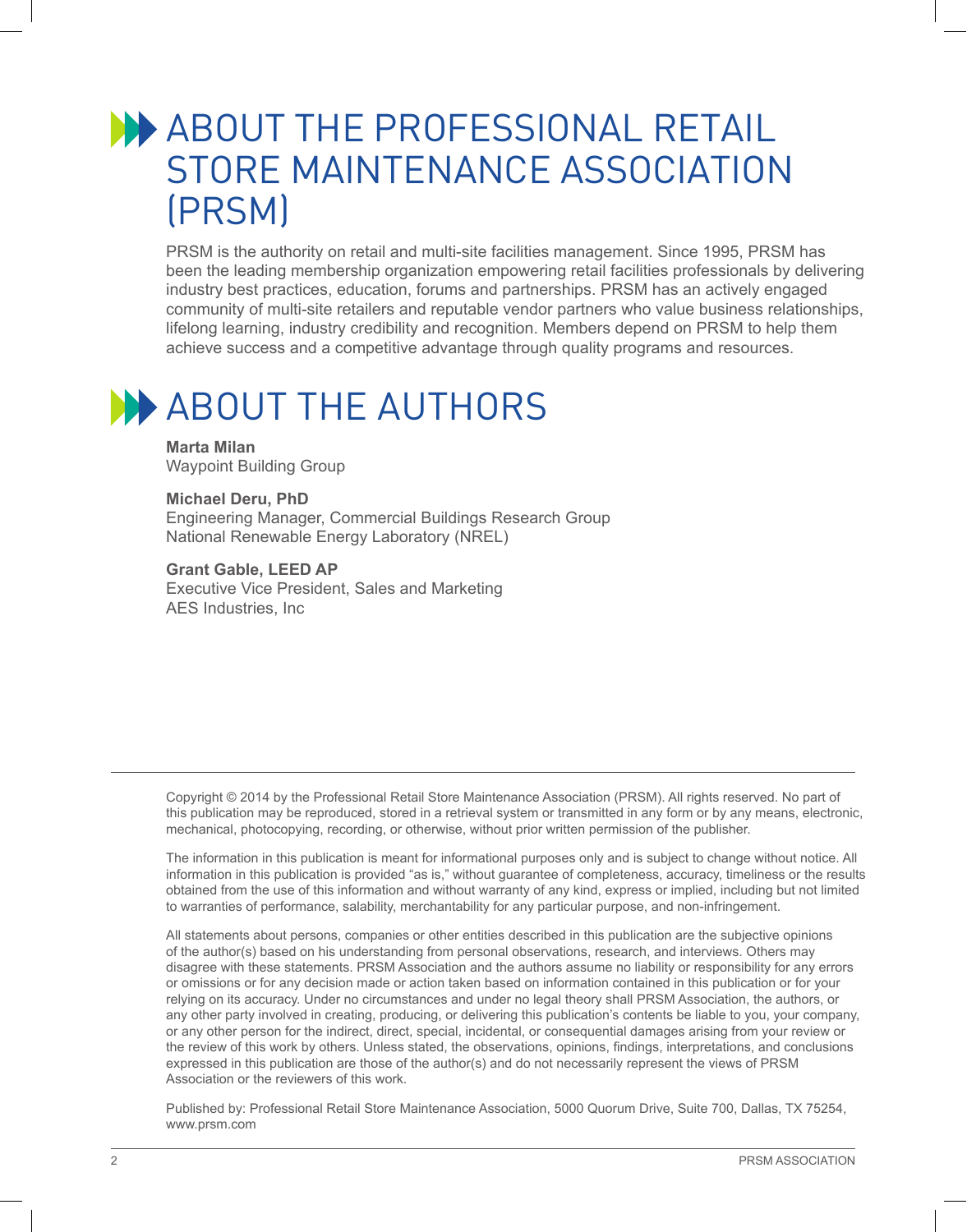## **WATABLE OF CONTENTS**

| CREATING VALUE AND SUSTAINABILITY FROM END-OF-LIFE ROOFTOP EQUIPMENT 8 |
|------------------------------------------------------------------------|
| VALUE PROPOSITION TO JOINING ARC AS A PARTICIPANT OR SUPPORTER. 10     |
|                                                                        |
|                                                                        |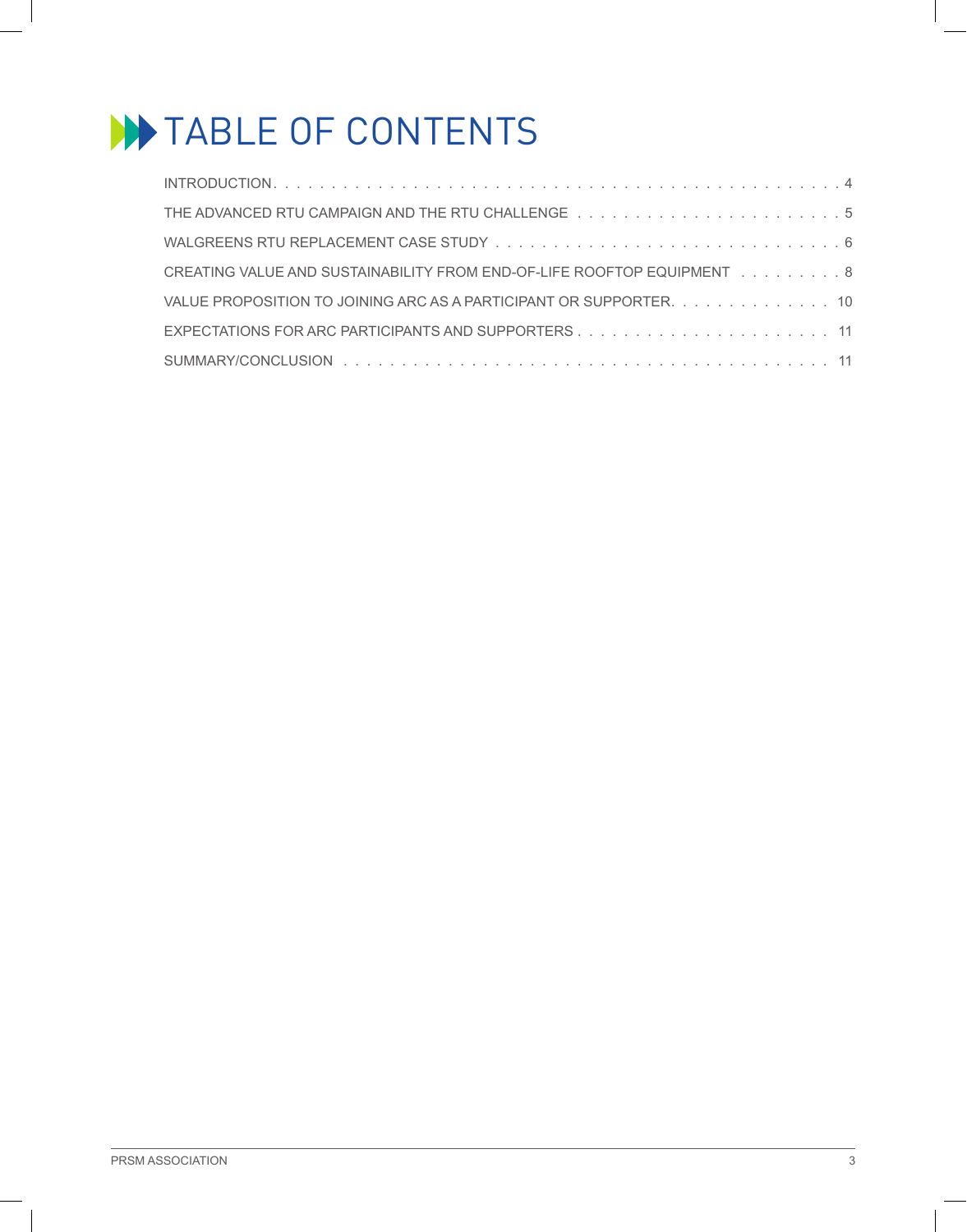

A rooftop unit (RTU) is one of a class of heating, ventilating, and air conditioning (HVAC) equipment that contains all the components in one package and is typically mounted on the roof of a building. RTUs range in size from three tons to 40 tons (and larger for custom units) and have a wide range of features for various heating types, compressor configurations, coil configurations, economizers, and controls. Within the United States, RTUs and other packaged HVAC units are used in approximately 60% of U.S. commercial building floor areas and account for 2.6 quads of annual primary energy use. $1$ 

RTUs typically have a useful lifetime of 15 to 20 years, although they can fail earlier or last longer. Inefficient RTUs older than 10 years are common and can waste \$1,000–\$3,700 (USD) annually in energy per unit, depending on location, size, and type. By replacing or retrofitting them, owners and operators can save money, improve energy efficiency, increase building comfort, and mitigate environmental impacts. Because RTUs are out of sight and tend to operate continuously, proper maintenance is often neglected and the units are replaced only after they fail.

Recent technology advancements provide significant savings opportunities for building owners and operators for replacing older RTUs or retrofitting newer constant-speed (as opposed to variable-speed) RTUs. The highest performing RTUs on the market are up to 50% more efficient than RTUs available 10 years ago. Nationwide, if 50% of the 10-ton to 20-ton commercial units were replaced with the most efficient units available today, businesses would save about \$3 billion annually in energy costs.

Advanced RTU controllers in retrofits have the potential for significant energy savings. Advanced retrofit control packages with variable-speed fan control can reduce electricity use by 57% over RTUs larger than seven tons.<sup>2</sup> Several features contribute to the savings. Essential features include variable- or multi-speed fan control, integrated economizer control, and demand controlled ventilation. Additional features may include economizer control with differential dry-bulb and dew-point lockout, advanced thermostat control with optimum start and predictive cooling with smart economizer controls, peak demand reduction or demand management, remote monitoring and communication, fault detection and diagnostic capabilities, condenser fan control, and compressor variable-capacity control.

THE HIGHEST PERFORMING RTUs ON THE MARKET ARE UP TO 50% MORE EFFICIENT THAN RTUs AVAILABLE 10 YEARS AGO.

1 Energy Information Agency, Commercial Buildings Energy Consumption Survey 2003 Table C1, the percent cooling for packaged air conditioning and heat pumps and includes spaces with more than one cooling system (packaged air conditioning electricity + heat pumps electricity /total cooling electricity),

2 Pacific Northwest National Laboratory, Advanced Rooftop Control (ARC) Retrofit: Field-Test Results, July 2013.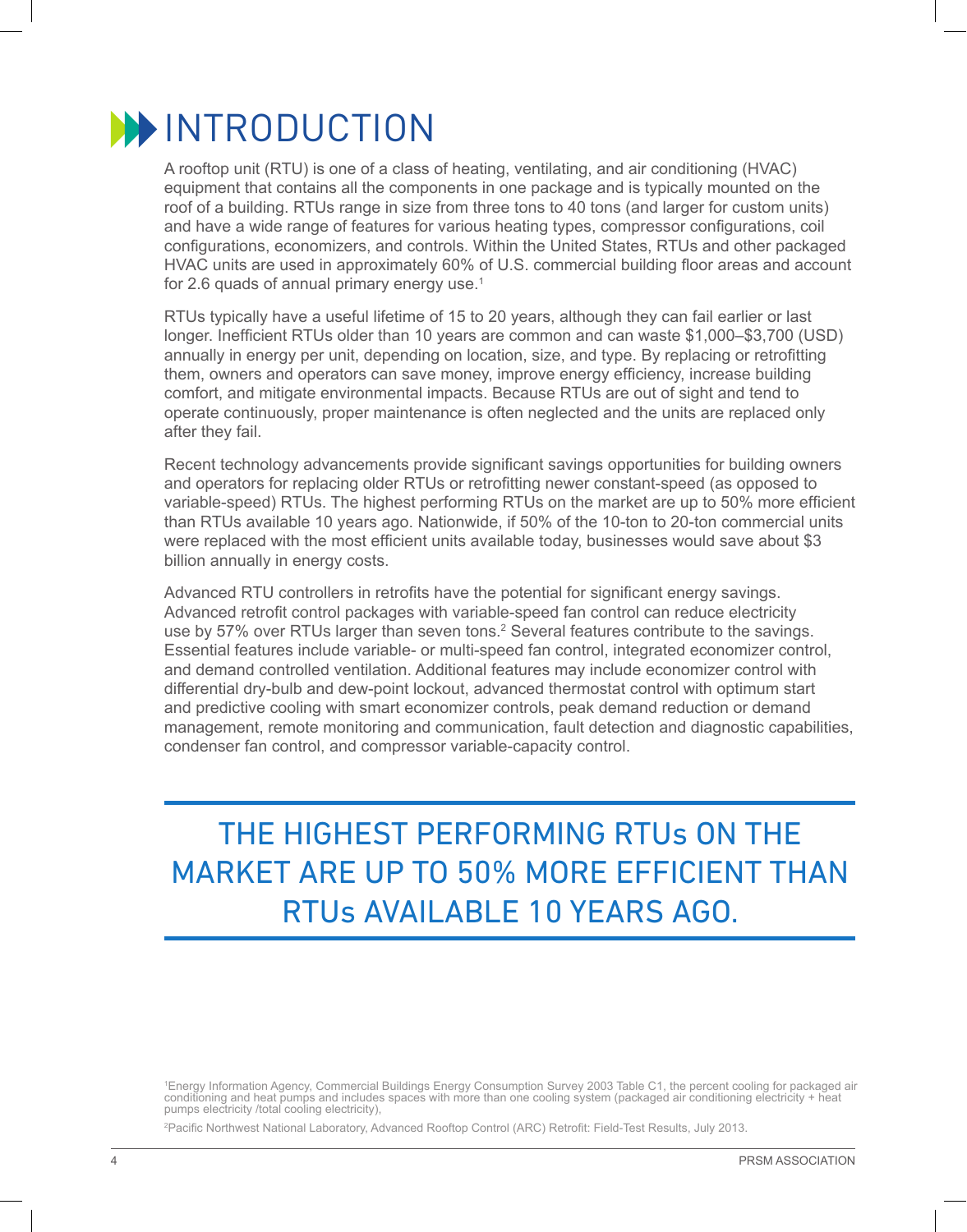#### **WE THE ADVANCED RTU CAMPAIGN AND** THE RTU CHALLENGE

The Advanced RTU Campaign (ARC) is a recognition and guidance program designed to encourage building owners and operators to take advantage of savings opportunities from high-efficiency RTUs. ARC was created to drive the market toward the widespread adoption of higher efficiency units by developing solutions and resources that help to overcome technical and market barriers. The aim is to move the commercial building market to greater adoption of high-efficiency RTU solutions. This is a collaboration between ASHRAE and the Retail Industry Leaders Association (RILA); the U.S. Department of Energy (DOE) provides technical support to campaign participants (through the Better Buildings Alliance and the Federal Energy Management Program). Its goal is to ultimately realize savings by installing advanced RTUs or retrofitting inefficient RTUs with advanced controls.

Building owners and operators (including commercial and government facilities) with RTUs are eligible to participate in ARC. Depending on the age and size of the RTU, building owners and operators should consider a high-efficiency replacement or an advanced control retrofit. The benefits of upgrading to a more efficient technology are outlined below:

- Replace RTUs older than 10 years with high-efficiency RTUs and reduce energy costs by up to 44% (compared to Standard 90.1-2010).
- Retrofit RTUs newer than 10 years and larger than seven tons with advanced controls and save up to 57% with a payback as short as two years.
- Improve humidity control and occupant comfort through more consistent conditioning throughout the building space.
- Reduce the amount of R22 in the portfolio inventory with new RTU replacements.

DOE realized that RTUs represent a tremendous energy savings potential and developed two initiatives to move the market toward higher efficiency. In January 2011, DOE joined industry partners in the Better Buildings Alliance to form the High Performance Rooftop Unit Challenge initiative and release a design specification for 10-ton capacity commercial RTUs to urge U.S. manufacturers to build and deliver innovative, competitively priced, energy-saving RTUs. Units built according to the RTU Challenge Specification are expected to reduce electricity use by 44% compared to the ASHRAE 90.1-2010 standard, depending on location and facility type. The RTU Challenge specification was developed in coordination with building owners and challenged manufacturers to develop RTUs with an integrated energy efficiency ratio (IEER) rating of 18 in January 2011.

UNITS BUILT ACCORDING TO THE RTU CHALLENGE SPECIFICATION ARE EXPECTED TO REDUCE ELECTRICITY USE BY 44% COMPARED TO THE ASHRAE 90. 1-2010 STANDARD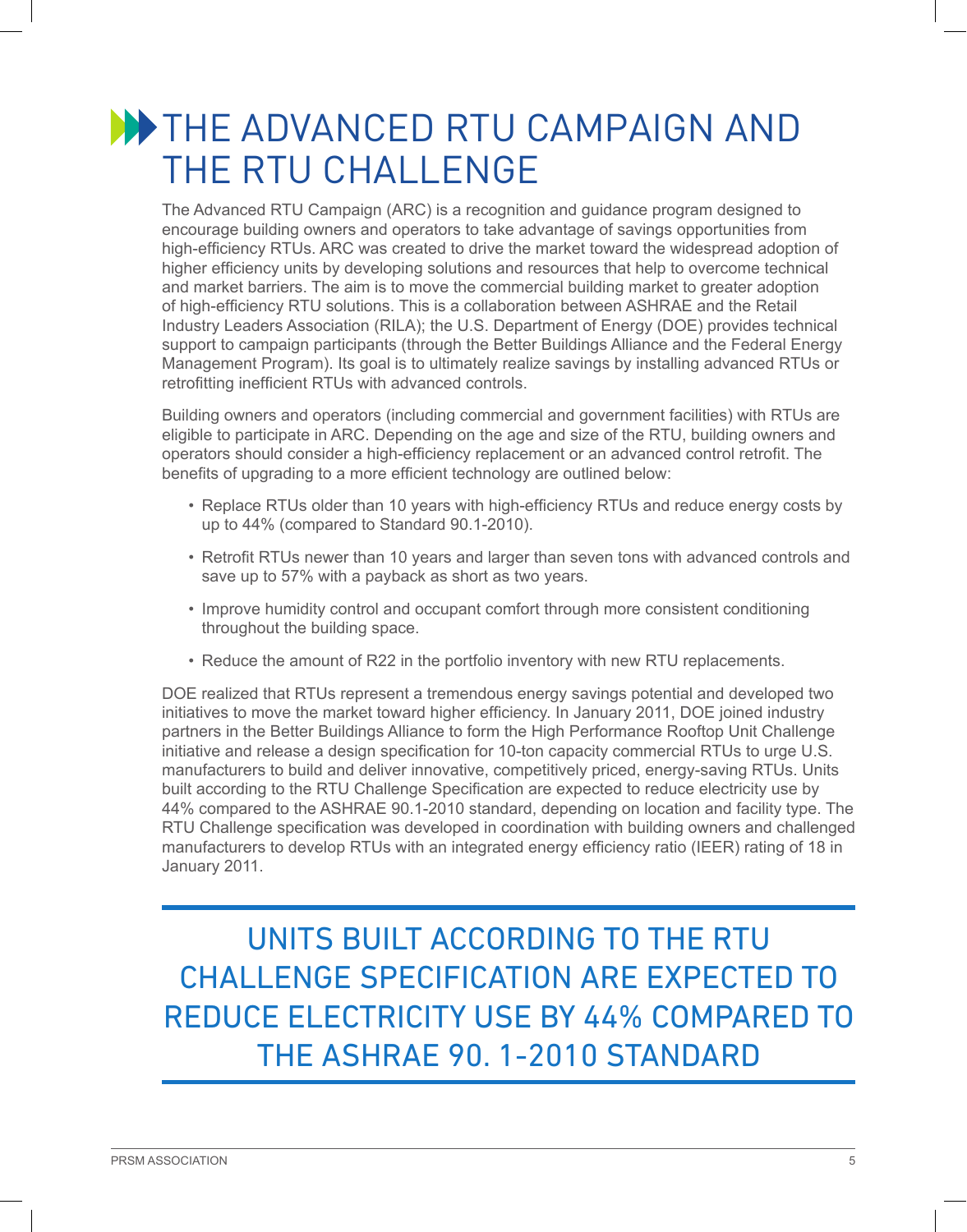On May 30, 2013, DOE, along with ASHRE and RILA, launched the Advanced RTU Campaign to promote and accelerate the market adoption of these high-efficiency RTU solutions. An advanced RTU is defined as one that meets or exceeds the Consortium for Energy Efficiency (CEE) Tier 2 unitary air conditioning specification. The CEE is a consortium of U.S. and Canadian gas and electricity efficiency program administrators who accelerate the development and availability of energy-efficient products and services for lasting public benefit. The table below shows the energy efficiency ratio (EER) and IEER ratings for a 10-ton RTU based on different specifications over time. The CEE Tier 2 standard represents a significant improvement over the ASHRAE 90.1-2010 standard, and most manufacturers offer RTUs that meet this specification. A specific EER and IEER align to CEE Tier 2, depending on the size (tonnage) of the RTU.

|            |            | <b>ASHRAE</b> |                                |             |                 | <b>CEE</b>           | <b>DOE</b>  |
|------------|------------|---------------|--------------------------------|-------------|-----------------|----------------------|-------------|
| 90.1-1999  | 90.1-2001  | 90.1-2004     | 90.1-2010<br>Tier <sub>2</sub> |             |                 | <b>RTU Challenge</b> |             |
| <b>EER</b> | <b>EER</b> | <b>EER</b>    | <b>EER</b>                     | <b>IEER</b> | <b>EER</b>      | <b>IEER</b>          | <b>IEER</b> |
| 8.7        | 10.1       | 10.1          | 11                             | 11.2        | 12 <sup>°</sup> | 13.8                 | 18          |

#### WALGREENS RTU REPLACEMENT CASE **STUDY**

Walgreens developed a successful RTU early retirement program to methodically replace its buildings' air conditioning equipment. In one store, it was able to reduce RTU energy consumption by more than 50%, saving \$14,000 in energy costs annually. In just 150 stores, the company saved more than \$1 million in materials and labor. By developing a Planned RTU Replacement process that includes right-sizing equipment and optimizing replacements, Walgreens has become a retail leader in the area of RTU replacements. Over the past three years, Walgreens has applied the Planned RTU Replacement Model to more than 5,000 RTU early retirements.

Before 2010, Walgreens did not have a comprehensive replacement plan, and had to perform many emergency replacements. These projects were costly because of the expensive labor rates involved, the small purchasing size, the lack of rebates, and the failure to address the potential for downsizing. This "run to fail" model missed many opportunities that corresponded to drastic cost savings at each building site.

Starting in 2010, Walgreens developed a portfolio-wide Planned RTU Replacement Model that resulted in significant energy and cost savings. A business case was made by evaluating the current process against a proactive asset retirement program. The risks identified of not doing the project played a large role in acquiring capital to begin the program. The data for the emergency replacement program were already available through maintenance numbers, and the data for the proactive retirement program were captured through Walgreens' engineering group, energy and sustainability team, and the vendors.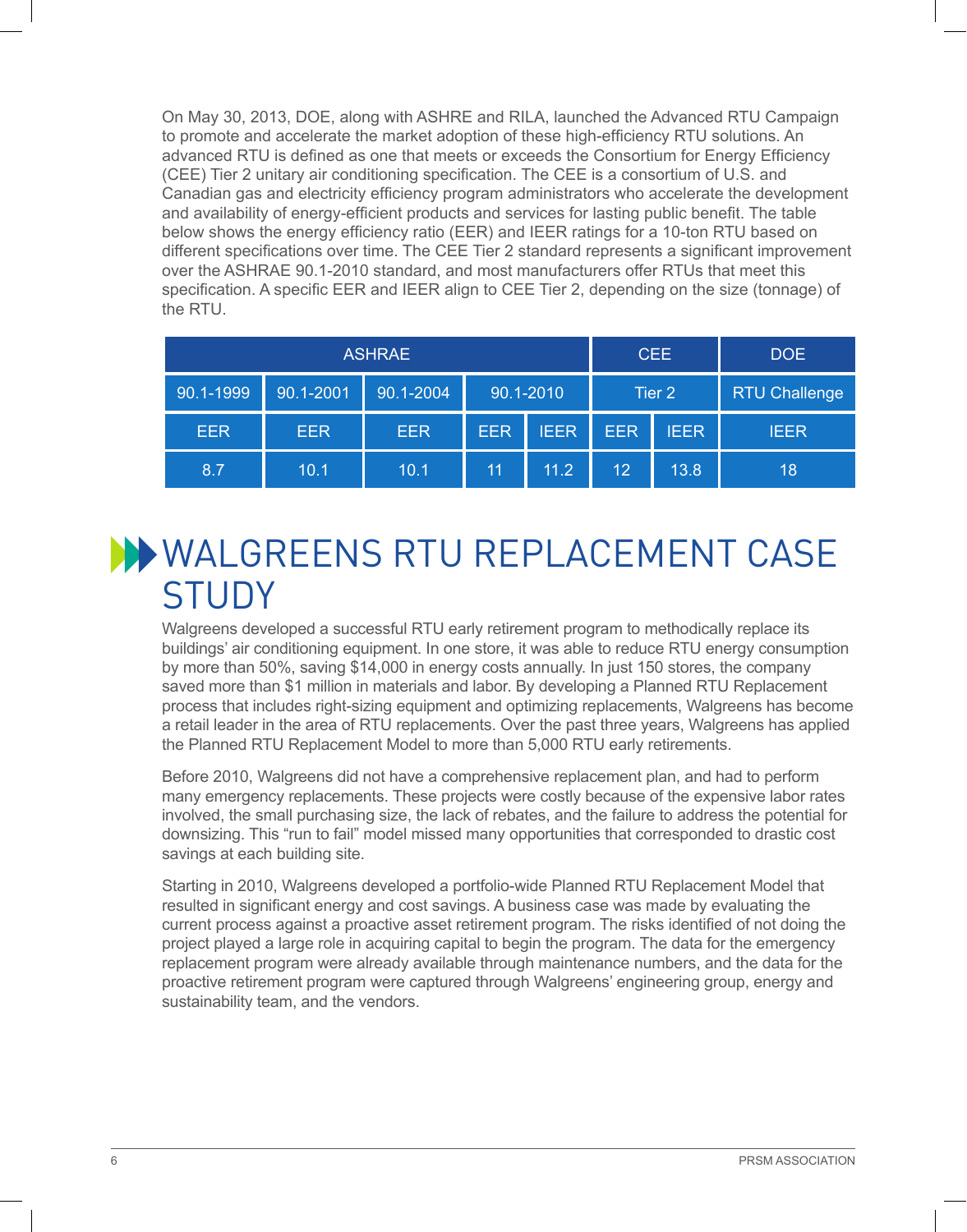| <b>Missed Opportunities with Emergency</b><br><b>Replacements</b>                | Opportunity Costs per Site with Planned<br>Replacement        |
|----------------------------------------------------------------------------------|---------------------------------------------------------------|
| Redesign/Tonnage Reduction/Downsizing                                            | \$4,800 (Material)                                            |
| <b>EPAct Calculations/Site Review/Signatures</b>                                 | \$2,300 (Net)                                                 |
| <b>Mobilization Savings (6 installs/6 RTUs)</b><br>versus 1 install/6 RTUs)      | \$3,700 per RTU<br>15-25% premium for expedited curb adapters |
| <b>Volume Discounts through High-Volume</b><br>Purchases with Economies of Scale | Varies depending on vendor discounts                          |

Walgreens conducted a sizing review with a whole-building load analysis and determined that many stores could downsize their RTUs. For example, by incorporating the benefits that lighting retrofits bring to heat reduction, Walgreens could reduce RTU tonnage and achieve higher overall savings and financial return. Other activities that make load reduction possible include reducing infiltration, controlling air ventilation more tightly, installing more efficient equipment in plug loads, and reducing the safety factor in calculations.

In the three years since its inception, the program has become more streamlined and now covers a larger number of sites. Walgreens was able to reduce its number of contractors and simultaneously increase the number of points per project and include more sites in its budget. Timing of fiscal year budgeting makes program implementation challenging, and blackout periods around holidays and fiscal year budgeting reduced Walgreens' time for implementation per year to approximately seven months. In spite of these constraints, the success of the program has led to its continued expansion.

| <b>Program Evolution</b> | 2010                              | 2013                                                                 |
|--------------------------|-----------------------------------|----------------------------------------------------------------------|
| <b>Contractors</b>       | 10-12 Contractors                 | 1 Contractor                                                         |
| <b>Initiatives</b>       | 7-8 Points per Project<br>(50/50) | 30 Points per Project<br>(22 Trane and Installing<br>Contract/8 WAG) |
| <b>Budget</b>            | $~150$ Sites                      | $~200$ Sites                                                         |

The efficiencies of Walgreens' new units meet or exceed the CEE Tier 2 IEER ratings; the IEER of some units exceeds 15. For its RTU financial analysis, Walgreens focused on a 14,500 squarefoot store. They reasoned that its existing RTU with an EER of 6.5 (assuming an initial EER of 8.5, which degraded over 12 years of operation) would use 1.85 kW/ton, and its planned replacement RTU with an EER of 12.6 would use 0.95 kW/ton. Accounting for the impact of the 15 IEER, projected energy use is further reduced to 0.8 kW/ton. Walgreens was also able to reduce the installed capacity (from 35 tons to 31 tons) through proper right sizing. By reducing RTU tonnage in 150 stores, Walgreens saved materials and labor costs. With an average reduction of five tons per project, Walgreens saved more than \$1 million across the 150 stores (\$791,895 in material savings, \$327,522 in labor savings).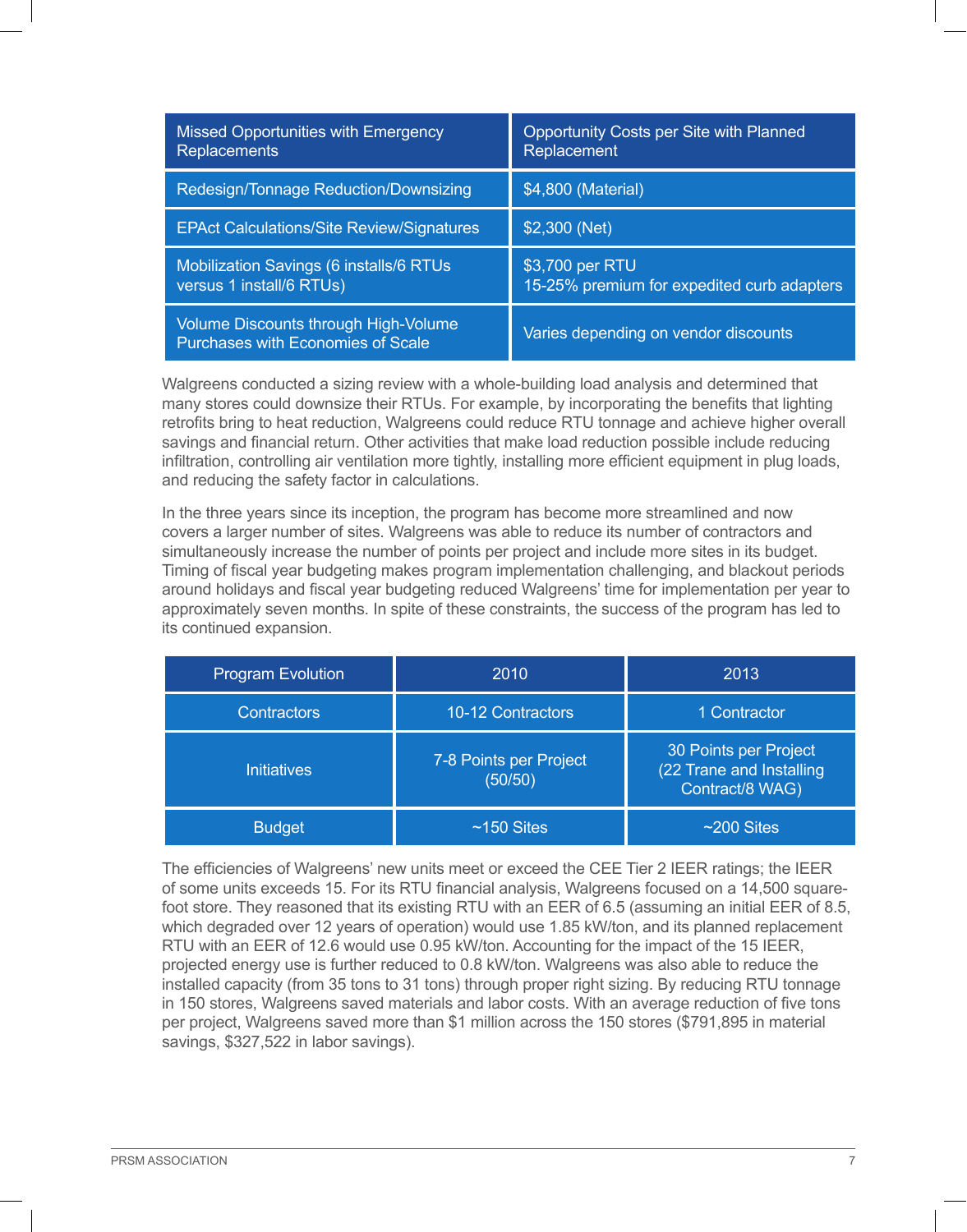#### **WE CREATING VALUE AND SUSTAINABILITY** FROM END-OF-LIFE ROOFTOP EQUIPMENT

The ultimate goal of the Advanced RTU Campaign and its supporters is to have a significant impact on energy consumption across the country. Energy efficiency brings value to building owners and operators through monetary savings; the reduction in electrical energy use mitigates the environmental impact. However, mechanical equipment replacement requires that the retired equipment be disposed; thus, the question turns to the environmental impact on landfills and proper disposal. Most people realize that there is value in the expired equipment (evidenced by the increased theft of exposed copper and aluminum coils). However, this equipment comprises motors and compressors that contain petroleum-based oils and is subject to U.S. Environmental Protection Agency (EPA) mandates for documenting refrigeration removal; many large users of mechanical equipment have begun to ask how their expired rooftop equipment is being disposed.

Recycling service companies focus on the 100% cradle-to-grave recycling of expired RTUs, including salvage of low-use parts, EPA documentation, and landfill avoidance reporting. When specified by the property owner or operator, these programs provide financial value to the owner of the expired equipment as well as the complete documentation that they have contributed sustainably to reduce landfill waste. (Ref. Fig. 1. HVAC/Refrigeration Annual Recycle Report)

#### ENERGY EFFICIENCY BRINGS VALUE TO BUILDING OWNERS AND OPERATORS THROUGH MONETARY SAVINGS; THE REDUCTION IN ELECTRICAL ENERGY USE MITIGATES THE ENVIRONMENTAL IMPACT.

Through this specification, the chosen mechanical services contractor is responsible for coordinating logistics and release of expired HVAC equipment to the approved HVAC recycling company. The mechanical services contractor is responsible to remove exterior connections, secure access panels, and remove the RTU from the building. From this point, the HVAC recycling company receives the expired equipment and provides for 100% recycling of the expired unit.

The refrigerant must be removed by a Universal Certified refrigerant technician who documents the refrigerant quantity per circuit, by unit, by model, and quantity removed as required by U.S. EPA standards and tied to the equipment serial number. The value of the refrigerant is provided to the building owner through a national banking program or as cash.

The recycling company must remove and document all lubrication oils from motors and compressors and recycle those oils through a national oil reclamation company. Complete documentation of the recycled lubricating oils must be maintained for the retailer and made available as needed per U.S. EPA requirements.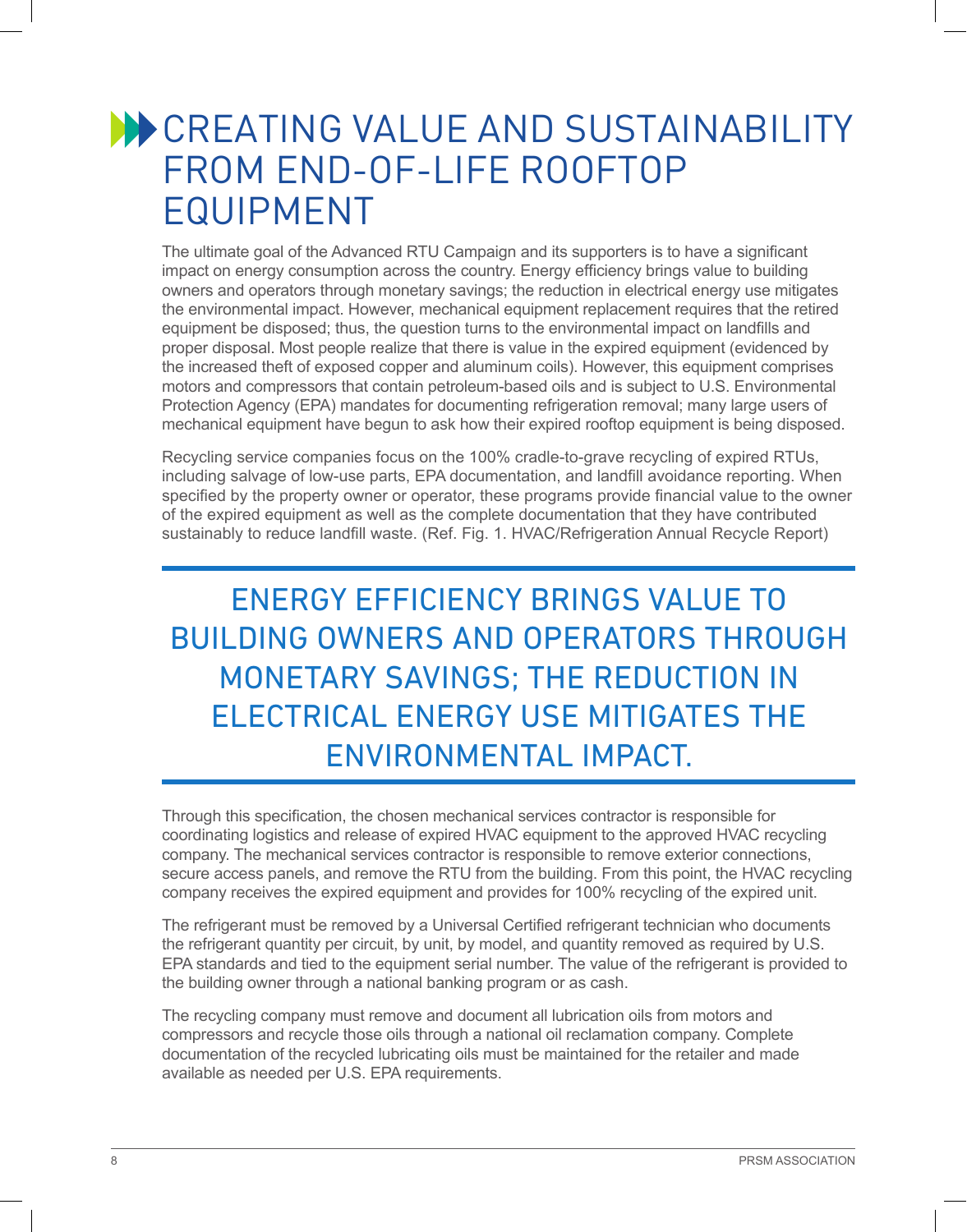The RTU is then disassembled and the components are sorted for reuse and recycling. A sustainability landfill avoidance report is generated via records from a cataloged and managed Equipment Disposal Report (EDR). (Fig. 2) An EDR provides 100% cradle-to-grave responsibility release of any environmental liabilities for the building owner/operator from expired equipment. A library of completed EDR's shall be maintained for review by the building owner/operator.

Another added value provided by some HVAC recycling companies is a managed inventory of reusable service parts. Because many multi-building owners and operators have similar equipment in service across their building footprints, the ability to harvest low-use service parts provides a substantial opportunity for cost avoidance. HVAC recycling companies can identify these usable parts and put them in a managed inventory that the owner's chosen field service contractors can draw from at no additional cost. Building owners have thus already recognized as much as 82% maintenance cost avoidance. (Ref. Fig. 3 Asset Utilization Impact Report)

Documented recycling of rooftop HVAC equipment is a valuable service that produces a monetary return and increases the return on investment of upgrades to rooftop equipment as well as 100% cradle-to-grave release of liability through measurable sustainability efforts. By specifying these services as part of equipment upgrade plans, the building owner will be able to turn expired equipment liabilities into valuable assets.

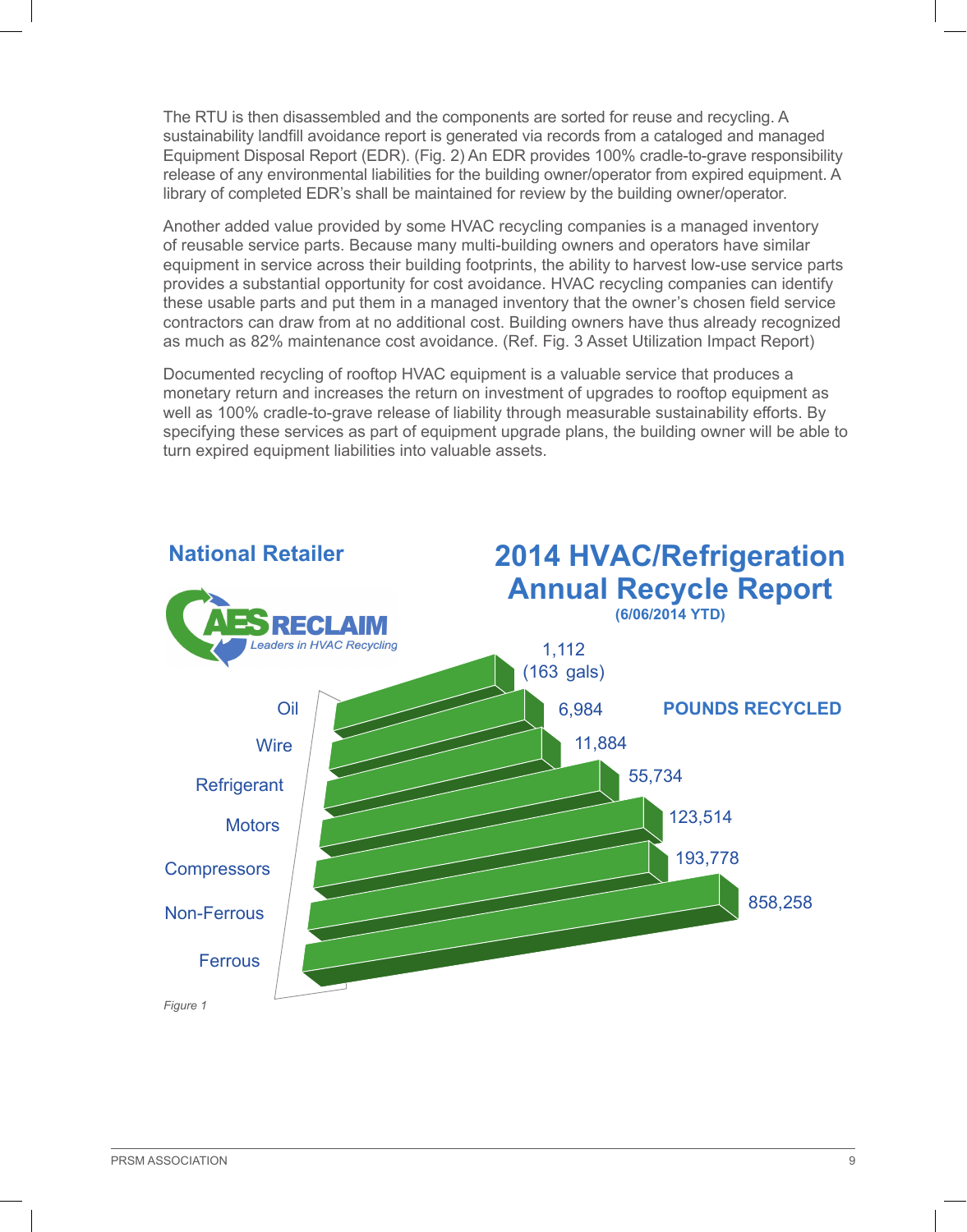| <b>Equipment Disposal Record</b> |  |  |
|----------------------------------|--|--|
|----------------------------------|--|--|

21815

|                         | AESRECLAIM                         |                |                          | lxl         | 2171 Hwy 229<br>Tallassee, AL 36078<br>800-786-0402<br>1831 Barnett Dr.<br>Weatherford, TX 76083<br>800-786-0402 |       | 127 Peninsula St.<br>Wheeling, WV 26003<br>800-786-0402<br>14325 Mt Lola<br>Reno, NV 89506<br>800-786-0402 |
|-------------------------|------------------------------------|----------------|--------------------------|-------------|------------------------------------------------------------------------------------------------------------------|-------|------------------------------------------------------------------------------------------------------------|
|                         | Customer Name: National Retailer   |                |                          |             |                                                                                                                  |       | Date Received<br>5/21/2014                                                                                 |
|                         | Store Name: National Retailer      |                |                          |             | Store Location: Yankton, SD                                                                                      |       |                                                                                                            |
| Store Number: 9806      |                                    |                |                          |             |                                                                                                                  |       |                                                                                                            |
|                         |                                    |                |                          |             |                                                                                                                  |       | RTU#                                                                                                       |
| Unit Description: Trane |                                    |                |                          |             |                                                                                                                  |       | $\overline{2}$<br>Tonnage                                                                                  |
|                         | Unit Model Number: YHC120A3RHA0HG6 |                |                          |             |                                                                                                                  |       | 10                                                                                                         |
|                         | Unit Serial Number: 549100341L     |                |                          |             |                                                                                                                  |       |                                                                                                            |
|                         | Date of Recovery: 5/21/2014        |                |                          |             |                                                                                                                  |       |                                                                                                            |
|                         | Technician Name: Tony Taylor       |                |                          |             |                                                                                                                  |       |                                                                                                            |
| Refrigerant Type: R-22  |                                    |                |                          |             |                                                                                                                  |       |                                                                                                            |
|                         | Recovery Equipment I.D.: Appion    |                |                          |             |                                                                                                                  |       |                                                                                                            |
| Circuit No.             | Start/End Wt.                      | Total          | Vacuum Level<br>Achieved | Circuit No. | Start/End Wt.                                                                                                    | Total | Vacuum Level<br>Achieved                                                                                   |
| Circuit #1              | 49/56                              | $\overline{7}$ | $-20$                    | Circuit #7  | $\prime$                                                                                                         |       |                                                                                                            |
| Circuit #2              | 53/63                              | 10             | $-20$                    | Circuit #8  | $\prime$                                                                                                         |       |                                                                                                            |
| Circuit #3              | $\sqrt{ }$                         |                |                          | Circuit #9  | $\sqrt{ }$                                                                                                       |       |                                                                                                            |
| Circuit #4              | $\sqrt{ }$                         |                |                          | Circuit #10 | $\prime$                                                                                                         |       |                                                                                                            |
| Circuit #5              | $\sqrt{2}$                         |                |                          | Circuit #11 | $\prime$                                                                                                         |       |                                                                                                            |
| Circuit #6              | $\sqrt{ }$                         |                |                          | Circuit #12 | $\sqrt{ }$                                                                                                       |       |                                                                                                            |
|                         |                                    |                |                          |             |                                                                                                                  |       |                                                                                                            |

Comments:

I hereby affirm that the equipment above has been disposed of in accordance with section 608 of the Clean Air Act.

<u> 1989 - Johann Barbara, martxa amerikan personal (h. 1989).</u>

**Tony Taylor**

Signature

*Figure 2*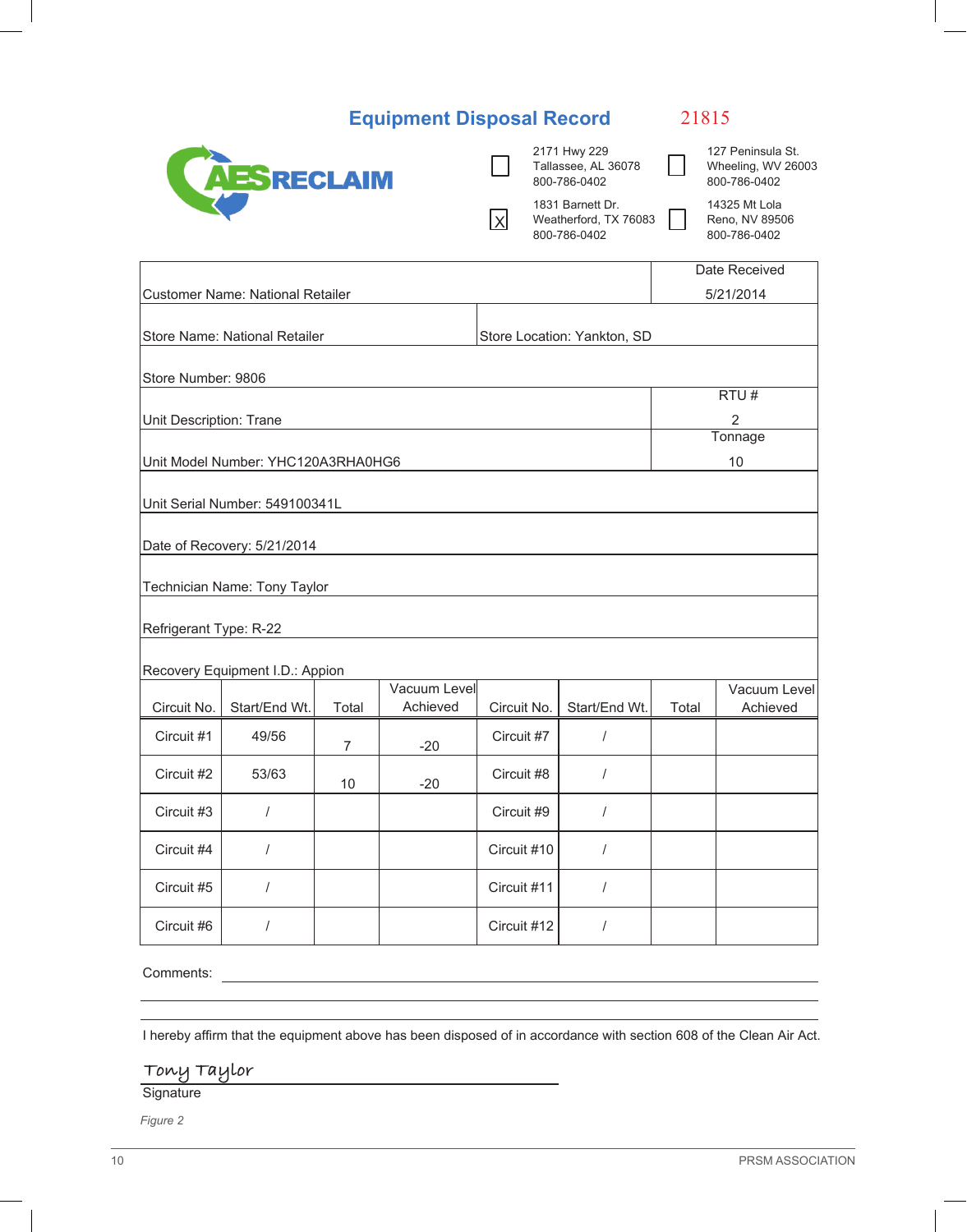| 2014 Asse               |
|-------------------------|
|                         |
|                         |
|                         |
|                         |
|                         |
|                         |
|                         |
|                         |
|                         |
|                         |
|                         |
|                         |
|                         |
|                         |
|                         |
|                         |
|                         |
|                         |
|                         |
|                         |
|                         |
|                         |
|                         |
|                         |
|                         |
|                         |
|                         |
|                         |
|                         |
|                         |
|                         |
|                         |
|                         |
|                         |
|                         |
| <b>National Retaile</b> |
|                         |
|                         |
|                         |
|                         |
|                         |
|                         |

# **t Utiliz a tion Impact Report**

| <b>National Retailer</b> |                          |                   |                             |                  |                   |
|--------------------------|--------------------------|-------------------|-----------------------------|------------------|-------------------|
|                          | Compressors              |                   | Breakers/Fuses/Blocks       |                  |                   |
| Manufacturer             | Model                    | $\widetilde{d}$   | 90 AMP                      | И                | 850 RF            |
| Carlyle                  | CC228                    |                   | 31 AMP                      |                  | 1100 R            |
|                          | CC337                    | $\mathbf{\Omega}$ | 15 AMP                      | ო                | 1140 <sub>R</sub> |
| 2013 Total               | DR337                    |                   | <b>Total</b>                | ဖ                | Lenno             |
| 436 Request              | CY665                    | က                 | Disconnect/Contactors       |                  |                   |
| 290 Shipped              | CY675                    | $\infty$          | Disconnect                  |                  |                   |
| 67%                      | <b>DR820</b>             |                   | Contactors                  | $\overline{4}$   |                   |
|                          | EM450                    |                   | <b>Total</b>                | 4                |                   |
| Copeland                 | 5 Through 20 Ton         | 67                | VFD's                       |                  |                   |
| Trane                    | S20 Compressors          | ဖ                 | <b>Danfoss</b>              | က                |                   |
|                          |                          |                   | <b>HCUW Condenser</b>       | ო                |                   |
|                          | <b>Total</b>             | $\mathbf{z}$      | Emerson                     |                  |                   |
| 2014YTD                  | Misc. Items              |                   | Viitsubishi                 | $\overline{ }$   |                   |
|                          | S30 1TR Time Delay Relay |                   | raskawa                     | 5                |                   |
| 227 Request              | Heat Exchanger           | $\mathbf{\Omega}$ | <b>Total</b>                | 13               |                   |
|                          | Lennox Ignition Modules  | $\infty$          |                             |                  |                   |
| 147 Shipped              | RTU Coils                | ო                 |                             |                  |                   |
| 65%                      |                          |                   |                             | <b>Desiccant</b> |                   |
|                          | <b>Total</b>             | $\overline{4}$    | <b>IWheel</b><br><b>S20</b> |                  |                   |
|                          |                          |                   | Wheel<br>S30                |                  |                   |
| Novar                    |                          |                   | <b>Total</b>                |                  |                   |
| 2020                     | တ                        |                   |                             |                  |                   |
| 2024                     | $\overline{1}$           |                   |                             |                  |                   |

| $\ddot{\phantom{a}}$<br>֖֖֦֦ׅׅ֖֪ׅ֪ׅׅׅׅ֧ׅ֪ׅ֚֚֚֚֚֚֚֚֚֚֚֚֚֡֝֡֡֝֬֝֝֬֝֬ |                 |
|--------------------------------------------------------------------|-----------------|
| <b>Total</b>                                                       |                 |
|                                                                    |                 |
| 347<br>2012                                                        | Shipp           |
|                                                                    |                 |
| 541<br>$\frac{1}{2}$<br>50<br>$\boldsymbol{\mathsf{N}}$            | Shipp           |
| 56%                                                                | <b>Increase</b> |

| Spectrum Boards          |         |
|--------------------------|---------|
| Novar DTS Temp Sensors   |         |
| Novar Compressor Modules |         |
| <b>Total</b>             |         |
|                          |         |
|                          |         |
| $2012 - 347 -$ Shipped   |         |
| $2013 - 541$             | Shipped |

| <b>Miscltems</b>                  |   |
|-----------------------------------|---|
| Airflow Switches                  | ₽ |
| Gas Actuator Valves               |   |
| S30 Burner Controls               |   |
| S20 Desiccant Drive Motors        | က |
| S30 Desiccant Drive Motor         |   |
| <b>HCU Desiccant Drive Motors</b> |   |
| Total                             | ສ |
|                                   |   |

**20 1**

**4 I t e** **307**

**P r oje c**

**ted In**

**c r e** <u>ლ</u> **%**

**ase**

**o ver** 

**201** <u>ო</u>

**To tal**

**ms Shi**

**AESRECLAIM** 

 $|a|$ 

4

**pped**

| Condenser Fan Motors   |         |
|------------------------|---------|
| 850 RPM Condensor Fan  |         |
| 1100 RPM Condensor Fan |         |
| 1140 RPM Condensor Fan | က       |
| Lennox Condensor Fan   | $\circ$ |
| <b>Total</b>           | 21      |
|                        |         |

|             | Combustion/Blower/React Motors |         |
|-------------|--------------------------------|---------|
| Lennox      | Inducer Blower Motor           | σ.      |
| Lennox      | <b>Combustion Motors</b>       | 15      |
| 820         | Draft Motor                    |         |
| <b>UCH</b>  | Blower Motor Assembly          |         |
| 모<br>3<br>5 | <b>Blower Motor</b>            |         |
| 5 HP        | <b>Blower Motor</b>            | Ц       |
| 820         | React Motor                    |         |
| 830         | <b>Blower Motor</b>            |         |
| RTU         | Blower Motor/Assembly          | က်<br>( |
|             | <b>Total</b>                   | တ္တ     |

 $\mathbf c$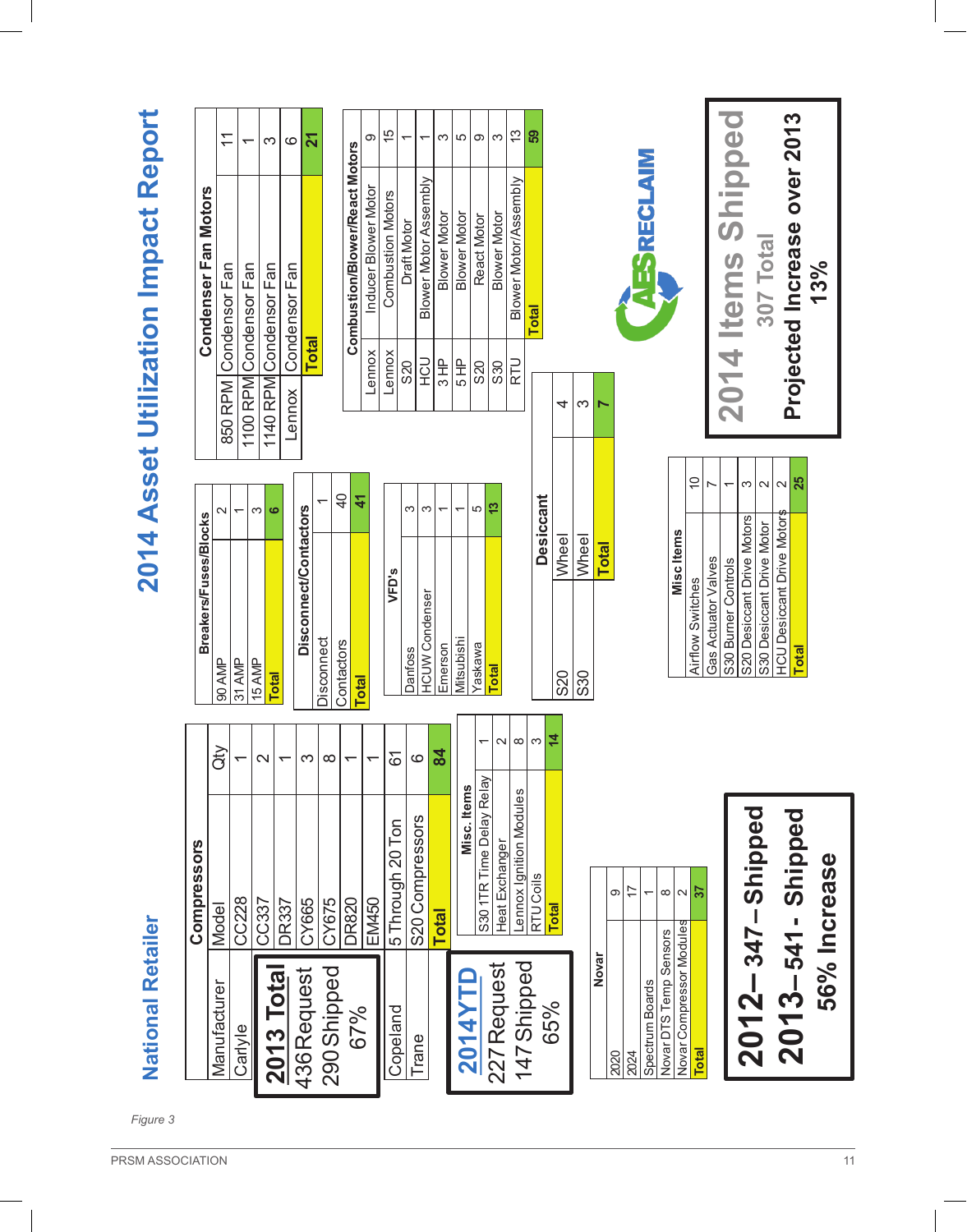#### VALUE PROPOSITION TO JOINING ARC AS A PARTICIPANT OR SUPPORTER

The two ways to become involved in the Advanced RTU Campaign are to join as a participant or as a supporter. A participant pledges to evaluate and implement an RTU replacement or retrofit and share the results with the campaign. ARC tracks progress of the RTU retrofits and replacements over the course of the campaign to measure their impact on the market. Commercial and government buildings are eligible to join the campaign as participants. A supporter commits to promoting the benefits of energy-efficient commercial cooling. Trade and industry organizations, utility and efficiency programs, and manufacturers and service providers are eligible to join the campaign as supporters.

Once a company has joined the Advanced RTU Campaign, there are valuable benefits to explore:

- Technical and financial resources are available on the campaign website. Members can search for rebates and incentives, case studies, and useful contacts to help them take advantage of RTU energy savings opportunities. (http://www.advancedrtu.org/)
- Campaign technical expertise from DOE national laboratory experts is available, limited based on availability, to participants as they are estimating their energy savings potential and submitting this information to the campaign.
- Receive awards and recognition publicity on the website for campaign involvement.
- Gain credibility from the experience of supporting a national campaign as a business opportunity.
- Stay informed about innovative RTU technologies and resources produced through the campaign.
- Save energy and money by installing high-efficiency RTUs or advanced controls.

#### ARC TRACKS PROGRESS OF THE RTU RETROFITS AND REPLACEMENTS OVER THE COURSE OF THE CAMPAIGN TO MEASURE THEIR IMPACT ON THE MARKET.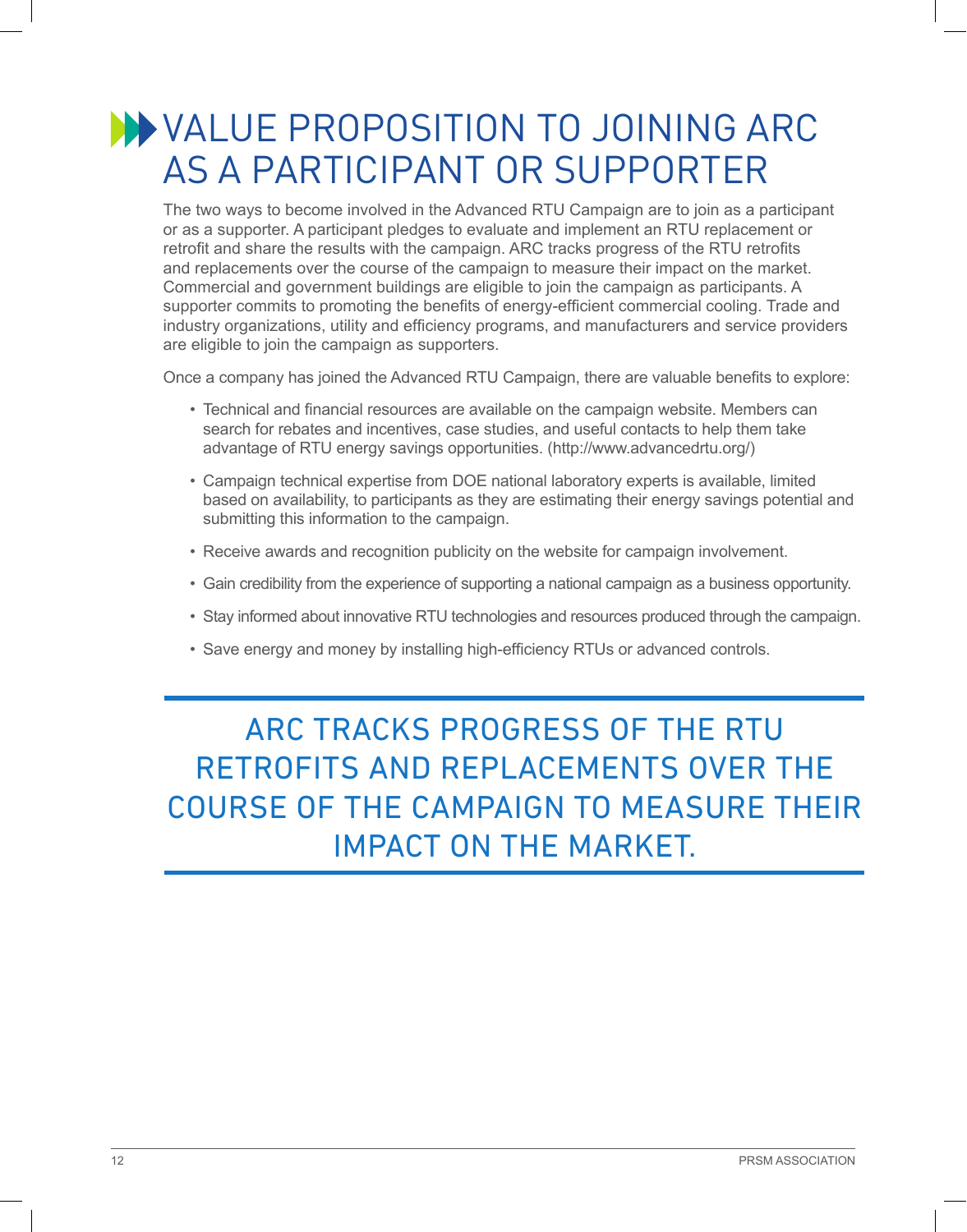#### **WEXPECTATIONS FOR ARC PARTICIPANTS** AND SUPPORTERS

The Advanced RTU Campaign does set some expectations for campaign participants and supporters:

| Participants                                                                                                                                               | <b>Supporters</b>                                                                                                  |
|------------------------------------------------------------------------------------------------------------------------------------------------------------|--------------------------------------------------------------------------------------------------------------------|
| Pledge to evaluate existing RTUs,<br>implement a replacement or retrofit, and<br>share savings with the campaign                                           | Promote the benefits of high-efficiency RTU<br>practices and the Advanced RTU Campaign                             |
| Evaluate energy savings potential and<br>share this information with the campaign                                                                          | Offer resources to help building owners and<br>managers improve their buildings' efficiency                        |
| Submit documentation of RTU replacements<br>or retrofits to earn an ARC Achievement<br>Award that demonstrates leadership in<br>building energy efficiency | Share data from energy efficient RTU<br>replacement cases                                                          |
|                                                                                                                                                            | Recruit participants and earn an ARC<br><b>Supporter Achievement Award for</b><br>demonstrating active involvement |



Advanced RTUs are valuable investments for retail building owners and managers to save energy and improve services. The Advanced RTU Campaign works to educate and encourage high-level decision-makers to consider the long-term benefits of energy savings and optimized operations with high-efficiency RTU replacements or advanced RTU retrofit controls. Joining the Advanced RTU Campaign sends a message to the market that it should promote the installation and use of high-efficiency units and advanced RTU controls. Over time, this will transform the RTU market into a culture where manufacturers make more high-efficiency RTUs, vendors stock more of these high-efficiency units on their shelves, and commercial building owners and operators automatically install the higher efficiency models to save energy and money.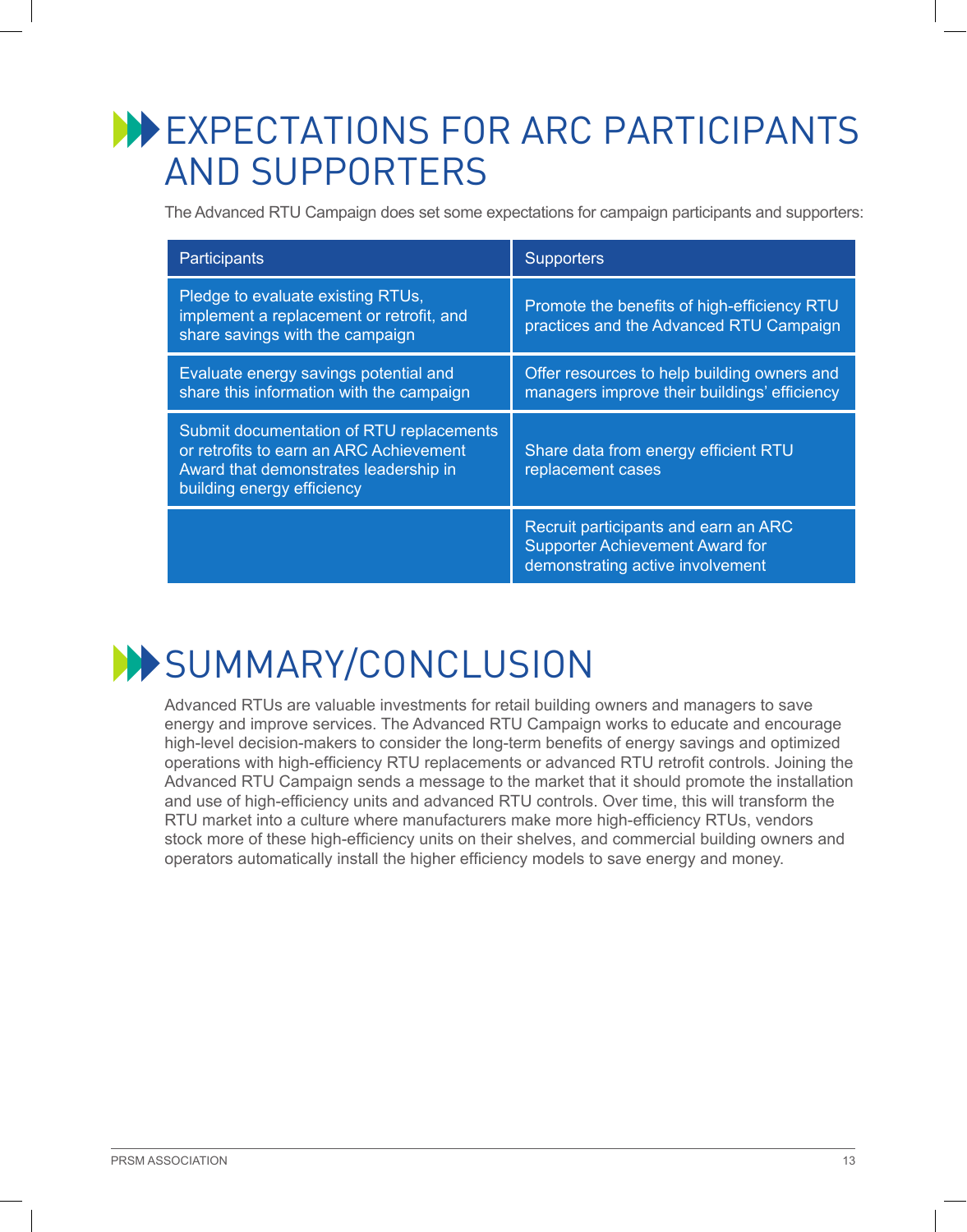| <b>NOTES</b>             |
|--------------------------|
|                          |
|                          |
|                          |
|                          |
|                          |
|                          |
|                          |
|                          |
|                          |
|                          |
|                          |
|                          |
|                          |
|                          |
|                          |
|                          |
|                          |
|                          |
|                          |
|                          |
|                          |
|                          |
|                          |
|                          |
|                          |
|                          |
| $\overline{\phantom{0}}$ |
|                          |
|                          |
|                          |
| $\overline{\phantom{0}}$ |
|                          |
|                          |
|                          |
|                          |
|                          |
|                          |
|                          |